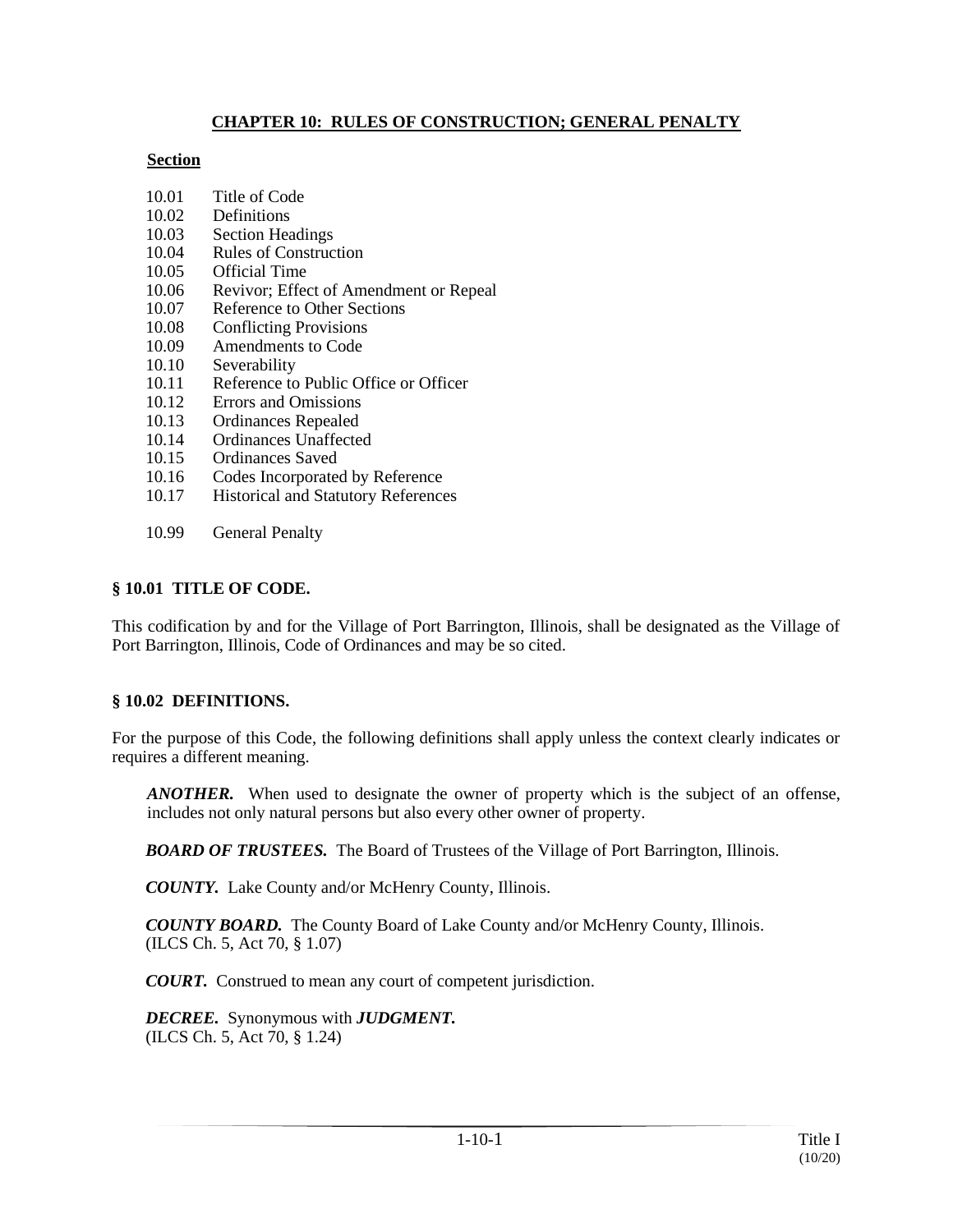*ELECTORS.* Persons qualified to vote for elective officers at municipal elections. (ILCS Ch. 65, Act 5, § 1-1-2)

*EXECUTIVE OFFICER.* Words used for an executive or ministerial officer may include any deputy or other person performing the duties of that officer, either generally or in special cases. (ILCS Ch. 5, Act 70, § 1.08)

*HERETOFORE* or *HEREAFTER. HERETOFORE* means any time previous to the day on which the ordinance, resolution, or statute takes effect; *HEREAFTER* means at any time after that date. (ILCS Ch. 5, Act 70, § 1.17)

*HIGHWAY, ROAD,* or *STREET.* May include any road laid out by authority of the United States, or of this state, or of any town or county of this state, and all bridges thereupon. (ILCS Ch. 5, Act 70, § 1.16)

*ILCS*. Illinois Compiled Statutes, 1992, as heretofore and hereafter amended.

*KEEPER* or *PROPRIETOR.* Includes all persons, whether acting by themselves, or as a servant, agent, or employee.

*LAND* or *REAL ESTATE.* Includes rights and easements of an incorporeal nature.

*MAY.* The act referred to is permissive.

*MAYOR.* The Mayor of the Village of Port Barrington, Illinois.

*MONTH.* A calendar month. (ILCS Ch. 5, Act 70, § 1.10)

*MUNICIPAL CODE.* The Illinois Municipal Code, ILCS Ch. 65, Act 5.

*OATH.* Includes affirmation, and *SWEAR* includes affirm. (ILCS Ch. 5, Act 70, § 1.12)

*OWNER.* When applied to property, includes any part owner, joint owner, purchaser and seller under a contract and/or deed, or tenant in common of the whole or part of the property, and includes any beneficiary of a land trust which owns property.

*PERSON.* Any legal person; includes associations, partnerships, corporations, joint ventures, and bodies politic and corporate as well as individuals. (ILCS Ch. 5, Act 70, § 1.05)

*PERSONAL PROPERTY.* Includes all property except real.

#### *POLICE OFFICERS.*

- (1) Police officers employed and in the service of the Village of Port Barrington, Illinois.
- (2) *POLICE FORCE* shall be construed to include any persons in the employ of a village as members of the Department of Police, who are or shall hereafter be appointed and sworn as *POLICE OFFICERS.*

(ILCS Ch. 5, Act 70, § 1.20)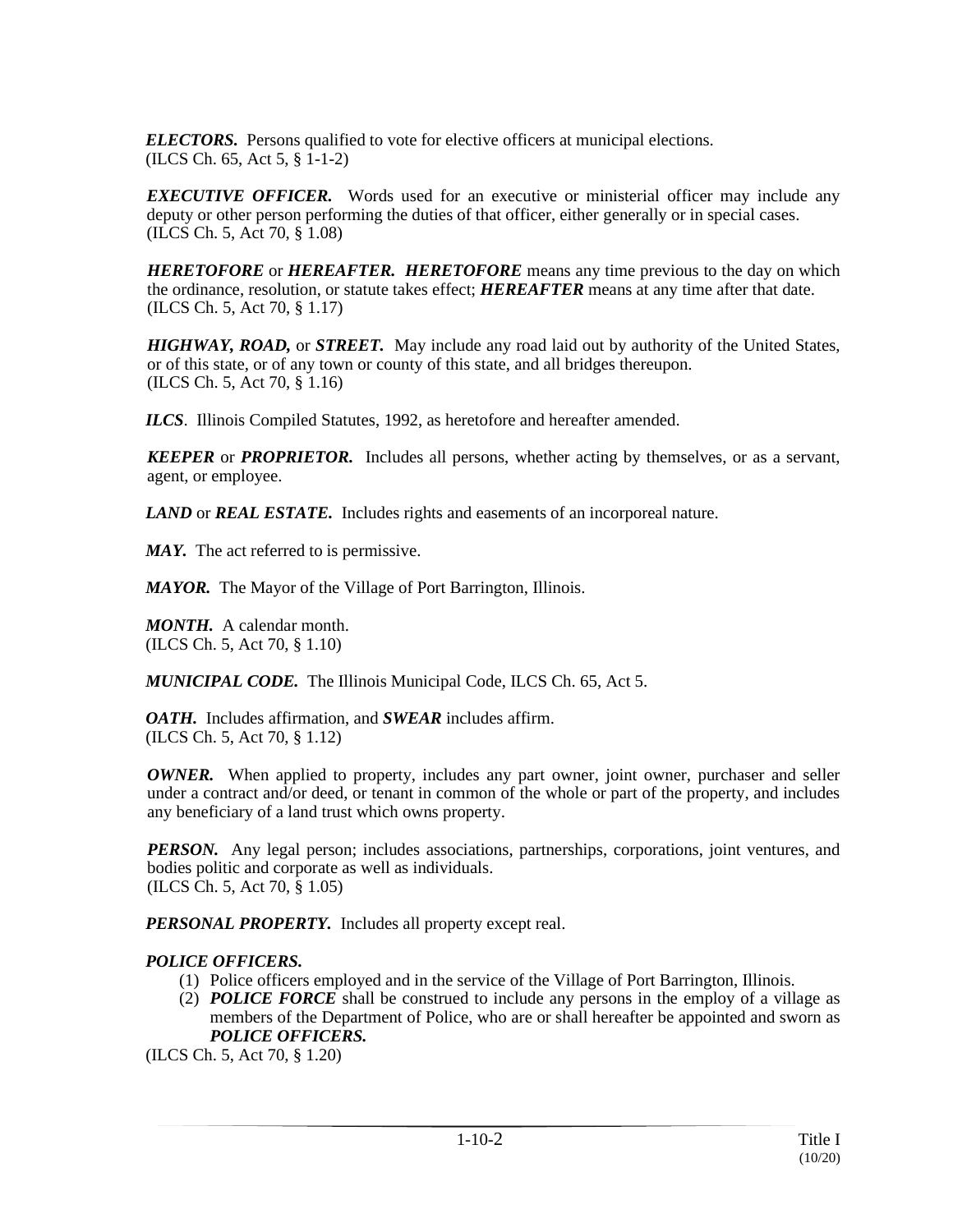*PREMISES.* As applied to property, includes land and buildings.

**PROPERTY.** Includes real, personal, mixed estates, and other interests.

*PUBLIC AUTHORITY.* Includes school districts; units of legal government; the Village, county, state, or federal governments, officers, and agencies thereof, or any commissions or committees thereof; or any duly authorized public official.

*PUBLIC PLACE.* Includes any street, sidewalk, park, cemetery, school yard, body of water or watercourse, public conveyance, or any other place for the sale of merchandise, public accommodation, or amusement.

*REAL PROPERTY.* Includes lands, tenements, and hereditaments.

*REGISTERED MAIL.* Includes certified mail and *CERTIFIED MAIL* includes registered mail.

*SHALL.* The act referred to is mandatory.

*SIDEWALK.* The portion of the street between the curb lines, or the lateral lines of a roadway, and the adjacent property lines, intended for use of pedestrians. (ILCS Ch. 625, Act 5, § 1-188)

*SPECIAL DISTRICTS.* The meaning ascribed in Article VII of the Constitution of the State of Illinois of 1970. (ILCS Ch. 5, Act 70, § 1.29)

*STATE.* The State of Illinois.

*STREET.* Where the context admits, includes alleys, lanes, courts, boulevards, squares, and other public thoroughfares.

*TENANT* or *OCCUPANT*. As applied to premises, includes any person holding a written or oral lease, or who actually occupies the whole or any part of the premises, alone or with others.

*THIS CODE* or *THIS CODE OF ORDINANCES.* The Village Code hereby adopted, and as hereinafter modified by amendment, revision, and by the adoption of new titles, chapters, or sections.

*UNITS OF LOCAL GOVERNMENT.* The meaning established in § 1 of Article VII of the Constitution of the State of Illinois of 1970. (ILCS Ch. 5, Act 70, § 1.28)

*VILLAGE, MUNICIPALITY,* or *MUNICIPAL CORPORATION.* The Village of Port Barrington, Illinois, irrespective of its population or legal classification. The name of the Village was changed from the "Village of Fox River Valley Gardens" to the "Village of Port Barrington" in 2002 (Ord. 1- 9-B, passed 09-25-2002).

*WEEK.* Seven consecutive days.

*WHOEVER.* Includes all persons, natural and artificial; partners; principals, agents, and employees; and all officials, public or private.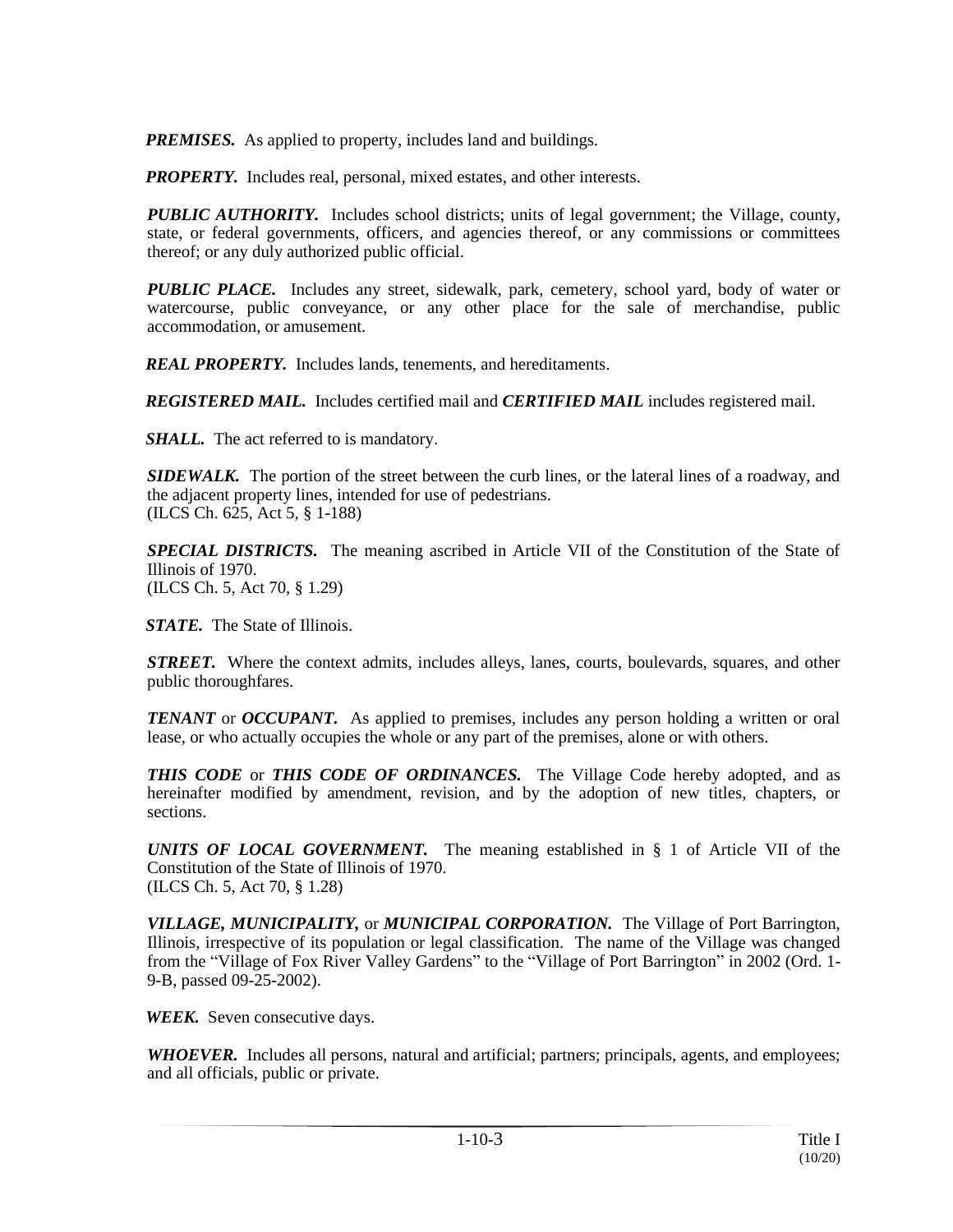*WRITTEN* or *IN WRITING.* Includes printing, electronic, and any other mode of representing words and letters; but when the written signature of any person is required by law on any official or public writing or bond, required by law, it shall be in the proper handwriting of that person, or in case he or she is unable to write, his or her proper mark, or an electronic signature as defined in the Electronic Commerce Security Act, ILCS Ch. 5, Act 175, §§ 1-101 *et seq.,* except as otherwise provided by law.

(ILCS Ch. 5, Act 70, § 1.15)

*YEAR.* A calendar year unless otherwise expressed; and the word *YEAR* alone is equivalent to the expression "Year of Our Lord." (ILCS Ch. 5, Act 70, § 1.10)

(Amd. Ord. 2020-10-01, passed 10/21/20)

## **§ 10.03 SECTION HEADINGS.**

Headings and captions used in this Code are employed for reference purposes only, and shall not be deemed a part of the text of any section.

## **§ 10.04 RULES OF CONSTRUCTION.**

- (A) (1) Words and phrases shall be read in context and construed according to the rules of grammar and common usage.
	- (2) Words and phrases that have acquired a technical or particular meaning, whether by legislative or judicial definition or otherwise, shall be construed accordingly.
- (B) As used in this Code, unless the context otherwise requires, the following rules will be followed.
	- (1) The singular shall include the plural, and the plural shall include the singular. (ILCS Ch. 5, Act 70, § 1.03)
	- (2) Words of one gender shall include the other genders. (ILCS Ch. 5, Act 70, § 1.04)
	- (3) Words in the present tense shall include the future. (ILCS Ch. 5, Act 70, § 1.02)
	- (4) *AND* may be read *OR,* and *OR* may be read *AND,* if the context admits.
- (C) (1) The time within which any act provided by law is to be done shall be computed by excluding the first day and including the last, unless the last day is a Saturday or Sunday or is a holiday as defined or fixed in any statute now or hereafter in force in this state, and then it shall also be excluded.
	- (2) If the day succeeding Saturday, Sunday, or a holiday is also a holiday or a Saturday or Sunday, then the succeeding day shall also be excluded. (ILCS Ch. 5, Act 70, § 1.11)
- (D) When the law requires an act to be done which may by law as well be done by an agent as by the principal, the requirement shall be construed to include all the acts when done by an authorized agent.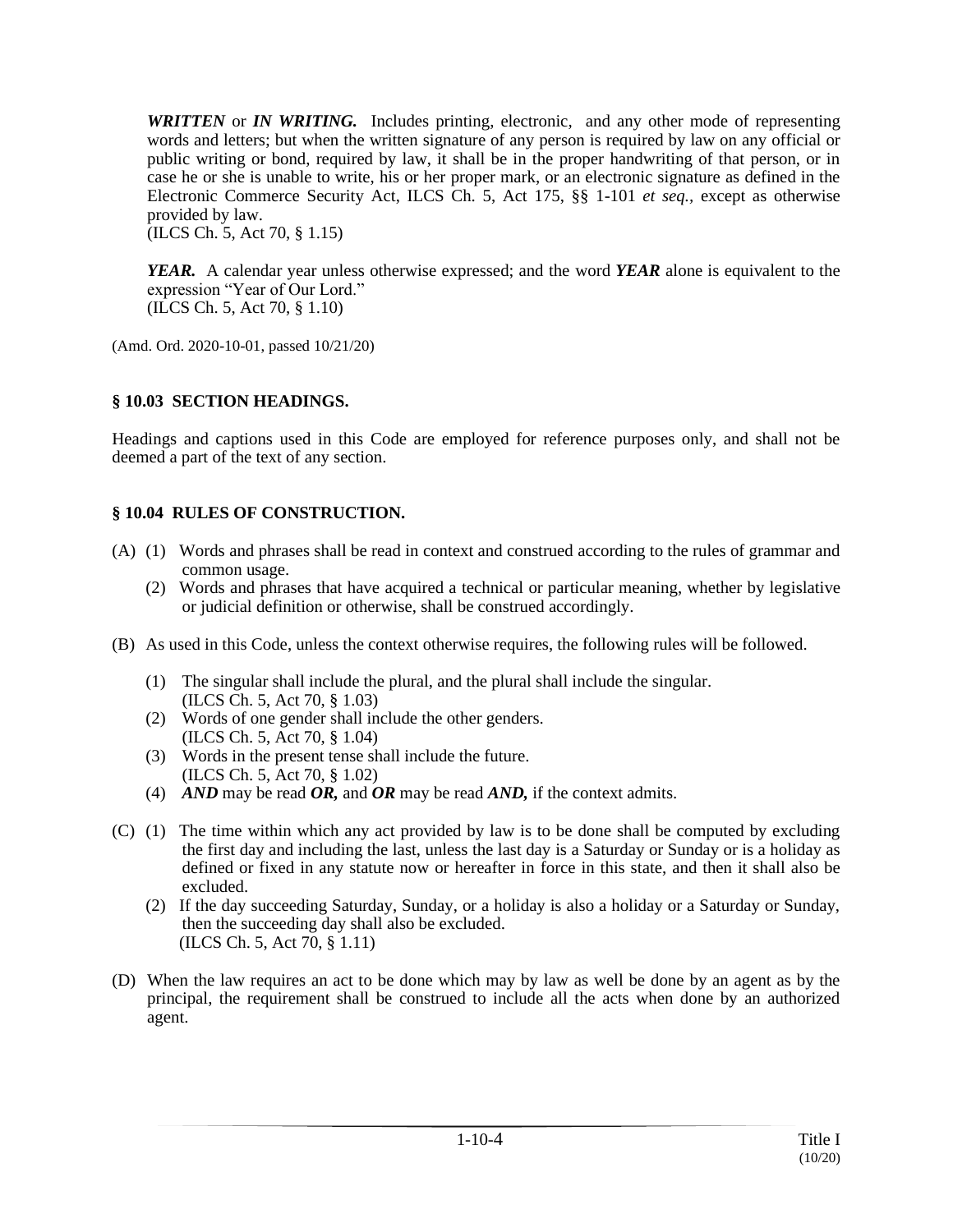- (E) Words purporting to give joint authority to three or more municipal officers or other persons shall be construed as giving authority to a majority of the officers or persons. (ILCS Ch. 5, Act 70, § 1.09)
- (F) These rules of construction shall not apply to any provision of this Code which shall contain any express provision excluding that construction, or when the subject matter or context of this Code may be repugnant thereto.
- (G) All general provisions, terms, phrases, and expressions shall be liberally construed in order that the true intent and meaning of the Mayor and Village Board of Trustees may be fully carried out. (ILCS Ch. 5, Act 70, § 1.01)
- (H) The provisions of any ordinance, insofar as they are the same as those of any prior ordinance, shall be construed as a continuation of the prior provisions, and not as a new enactment. (ILCS Ch. 5, Act 70, § 2)

## **§ 10.05 OFFICIAL TIME.**

The official time for the Village shall be as set by federal law.

#### **§ 10.06 REVIVOR; EFFECT OF AMENDMENT OR REPEAL.**

- (A) The repeal of a repealing ordinance does not revive the ordinance originally repealed, nor impair the effect of any saving clause therein.
- (B) The reenactment, amendment, or repeal of an ordinance does not do any of the following, except as provided in division (C) below:
	- (1) Affect the prior operation of the ordinance or any prior action taken thereunder;
	- (2) Affect any validation, cure, right, privilege, obligation, or liability previously acquired, accrued, accorded, or incurred thereunder;
	- (3) Affect any violation thereof or penalty, forfeiture, or punishment incurred in respect thereto, prior to the amendment or repeal; or
	- (4) (a) Affect any investigation, proceeding, or remedy in respect of any privilege, obligation, liability, penalty, forfeiture, or punishment.
		- (b) The investigation, proceeding, or remedy may be instituted, continued, or enforced, and the penalty, forfeiture, or punishment imposed, as if the ordinance had not been repealed or amended.
- (C) If the penalty, forfeiture, or punishment for any offense is reduced by a reenactment or amendment of an ordinance, the penalty, forfeiture, or punishment, if not already imposed, shall be imposed according to the ordinance as amended.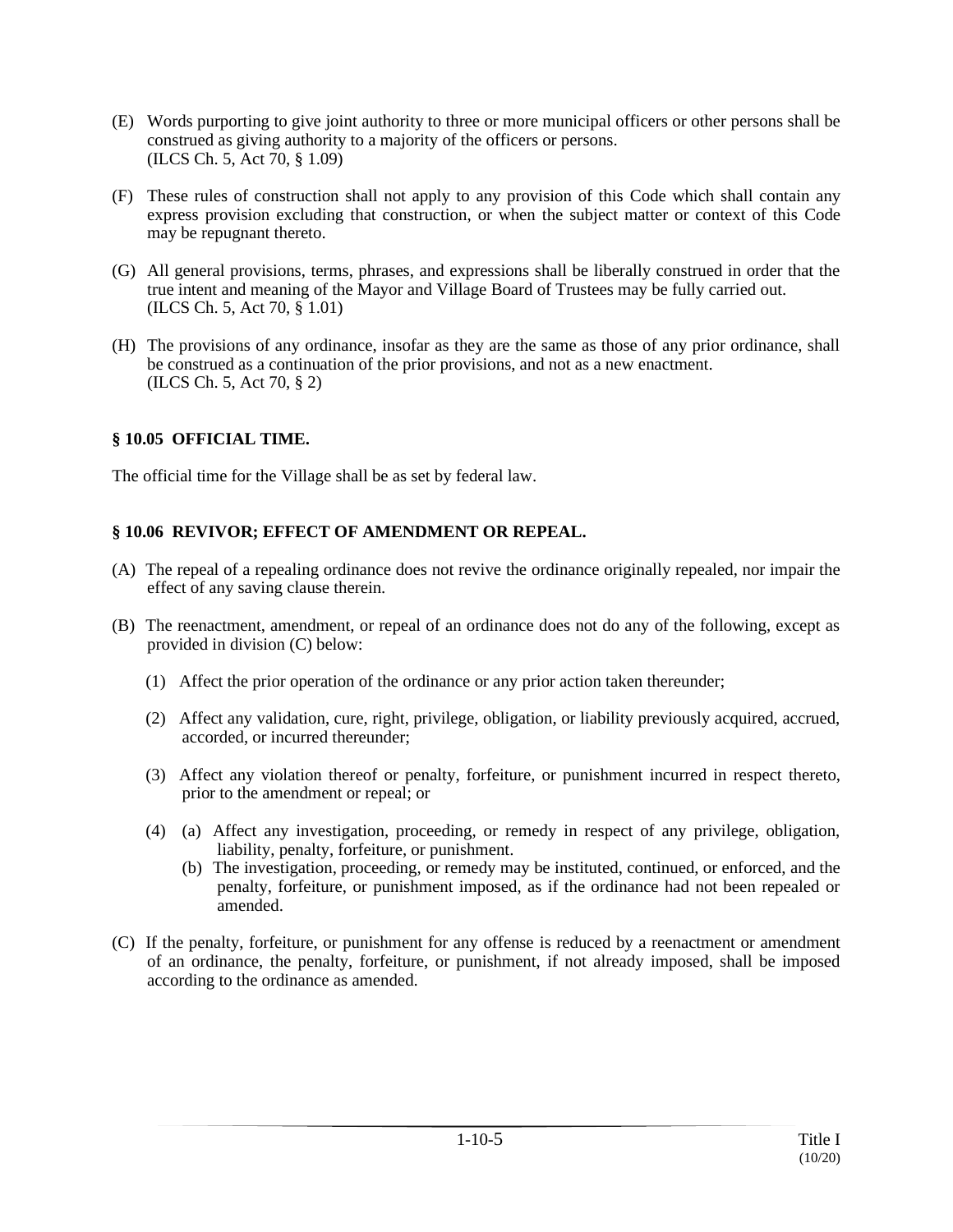## **§ 10.07 REFERENCE TO OTHER SECTIONS.**

- (A) Wherever in a penalty section reference is made to a violation of a section or an inclusive group of sections, the reference shall be construed to mean a violation of any provision of the section or sections included in the reference.
- (B) References in this Code to action taken or authorized under designated sections of this Code include, in every case, action taken or authorized under the applicable legislative provision which is superseded by this Code.
- (C) Whenever in one section reference is made to another section hereof, the reference shall extend and apply to the section referred to as subsequently amended, revised, recodified, or renumbered unless the subject matter is changed or materially altered by the amendment or revision and the context clearly indicates that the reference to the section as amended or revised was not intended.

# **§ 10.08 CONFLICTING PROVISIONS.**

- (A) If the provisions of different codes, chapters, or sections of these codified ordinances conflict with or contravene each other, the provisions bearing the latest passage date shall prevail.
- (B) If the conflicting provisions bear the same passage date, the conflict shall be construed so as to be consistent with the meaning or legal effect of the questions of the subject matter taken as a whole.

## **§ 10.09 AMENDMENTS TO CODE.**

All ordinances passed subsequent to this Code which amend, repeal, or in any way affect this Code may be numbered in accordance with the numbering system of this Code and printed for inclusion herein, or in the case of repealed chapters, sections, and divisions, or any part thereof, by subsequent ordinances, the repealed portions may be excluded from the Code by the omission from reprinted pages affected thereby, and the subsequent ordinances as numbered and printed or omitted, in the case of repeal, shall be prima facie evidence of subsequent ordinances until this Code of Ordinances and subsequent ordinances numbered or omitted are readopted as a new Code of Ordinances by the Village Board of Trustees.

#### **§ 10.10 SEVERABILITY.**

If any provisions of a section of these codified ordinances or the application thereof to any person or circumstance is held invalid, the invalidity shall not affect other provisions or applications of the section or related sections which can be given effect without the invalid provision or application, and to this end the provisions are severable.

# **§ 10.11 REFERENCE TO PUBLIC OFFICE OR OFFICER.**

- (A) Reference to a public office or officer shall be deemed to apply to any office, officer, or employee of the Village exercising the powers, duties, or functions contemplated in the provision, irrespective of any transfer of functions or change in the official title of the functionary.
- (B) The references shall also include the designee or agent of any such officer or office, unless the law or the context clearly requires otherwise.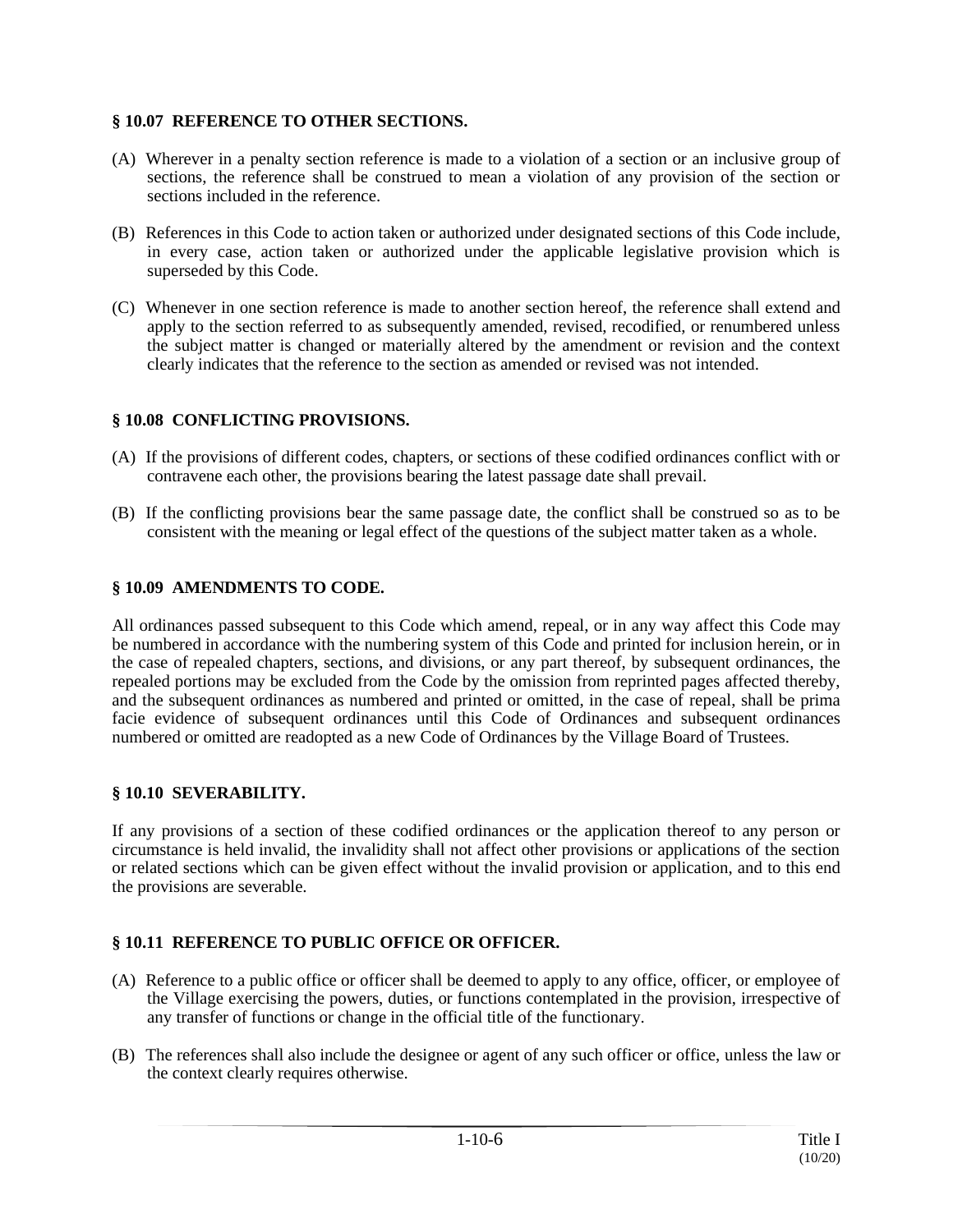#### **§ 10.12 ERRORS AND OMISSIONS.**

- (A) If a manifest error is discovered consisting of the misspelling of any word or words, the omission of any word or words necessary to express the intention of the provisions affected, the use of a word or words to which no meaning can be attached, or the use of a word or words when another word or words was clearly intended to express the intent, the spelling shall be corrected, and the word or words supplied, omitted, or substituted as will conform with the manifest intention, and the provision shall have the same effect as though the correct words were contained in the text as originally published.
- (B) No alteration shall be made or permitted if any question exists regarding the nature or extent of the error.

## **§ 10.13 ORDINANCES REPEALED.**

- (A) This Code, from and after its effective date, shall contain all of the provisions of a general nature pertaining to the subjects herein enumerated and embraced.
- (B) All prior ordinances pertaining to the subjects treated by this Code shall be deemed repealed from and after the effective date of this Code of Ordinances.

#### **§ 10.14 ORDINANCES UNAFFECTED.**

- (A) *Generally.* All ordinances of a temporary or special nature, including, but not limited to, the ordinances listed in division (B) below, as well as any other ordinances pertaining to subjects not enumerated and embraced in this Code of Ordinances, shall remain in full force and effect unless herein repealed expressly or by necessary implication.
- (B) *Specifically.*
	- (1) Tax levy ordinances;
	- (2) Appropriation ordinances;
	- (3) Ordinances relating to boundaries and annexations;
	- (4) Franchise ordinances and other ordinances granting special rights to persons or corporations;
	- (5) Contract ordinances and ordinances authorizing the execution of a contract or the issuance of warrants;
	- (6) Salary ordinances;
	- (7) Ordinances establishing, naming, or vacating streets, alleys, or other public places;
	- (8) Improvement ordinances;
	- (9) Bond ordinances;
	- (10) Ordinances relating to elections;
	- (11) Ordinances relating to the transfer or acceptance of real estate by or from the Village; and
	- (12) All special ordinances.

#### **§ 10.15 ORDINANCES SAVED.**

Whenever an ordinance by its nature either authorizes or enables the Village Board of Trustees or a certain Village officer or employee to make additional regulations for the purpose of carrying out the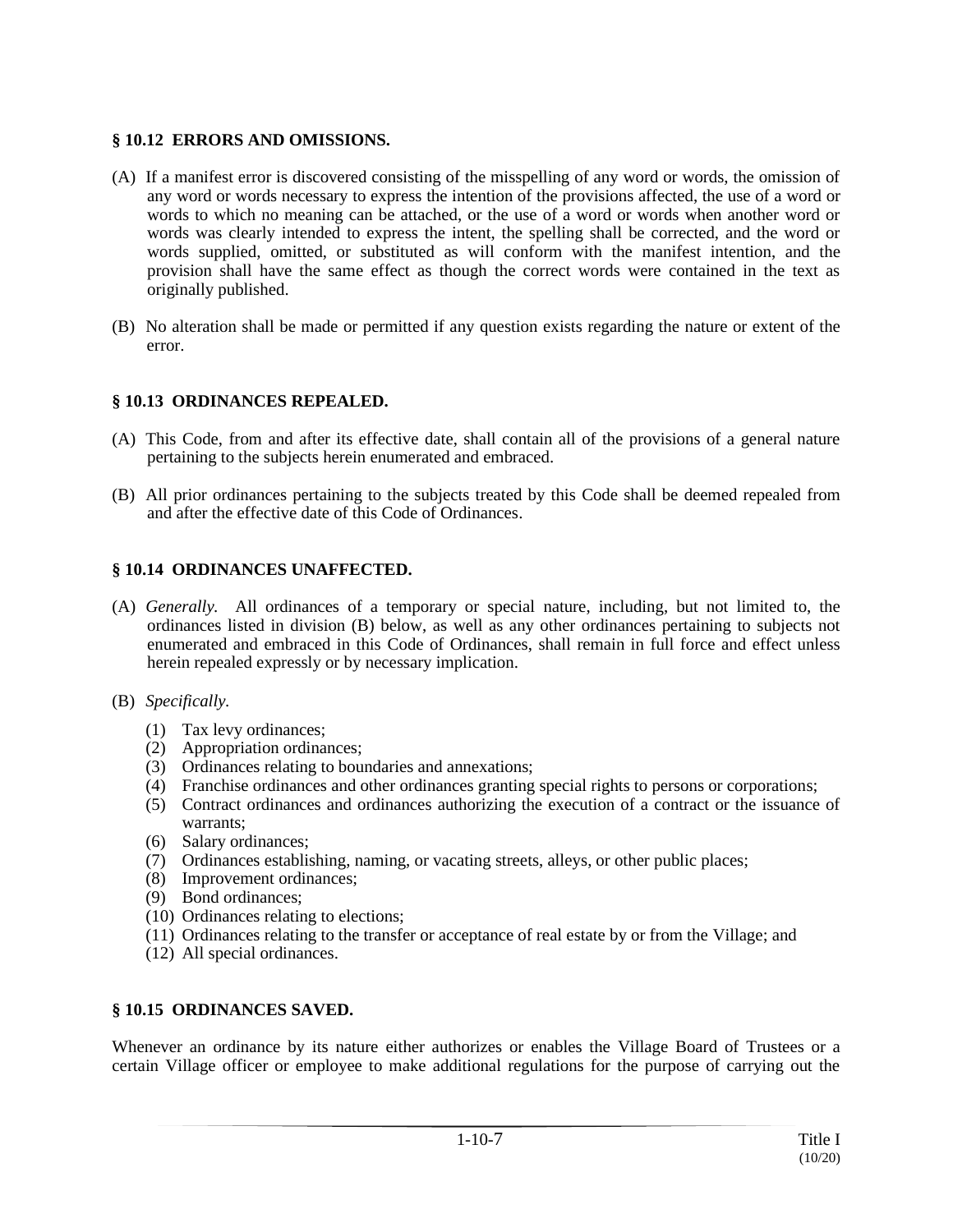intent of the ordinance, all regulations of a similar nature serving that purpose effected prior to the codification and not inconsistent thereto shall remain in effect and are saved.

## **§ 10.16 CODES INCORPORATED BY REFERENCE.**

- (A) Whenever any codes are incorporated into this Code by reference, any subsequent amendments or revisions to those codes shall automatically become a part of this Code.
- (B) To the extent that this Code is silent on any particular subject, the code or ordinance of the applicable county where a particular property is located shall be and is hereby incorporated by reference as fully as if set forth herein, and said county ordinance shall be applicable to the property in question and to the subject of such county ordinance.
- (C) Further, to the extent of any conflict between the provisions of this Code and any codes adopted by reference, the most restrictive provision shall prevail.
- (D) All amendments from time to time to this Village Code and/or ordinances incorporated by reference into this Village Code will be made available for public inspection upon request.

(Amd. Ord. 2020-10-01, passed 10/21/2020)

## **§ 10.17 HISTORICAL AND STATUTORY REFERENCES.**

- (A) As histories for the Code sections, the specific number and passage date of the original ordinance, and the amending ordinances, if any, are listed following the text of the Code section. Example: (Ord. 10, passed 5-13-1960; Ord. 15, passed 1-1-1970; Ord. 20, passed 1-1-1980; Ord. 25, passed 1-1-1985; Ord. 30, passed - -; Ord. passed 1-1-1995; Ord. passed - -)
- (B) (1) An "ILCS" cite included in the history indicates that the text of the section reads either verbatim or substantially the same as the statute. Example: 65 ILCS 5/3.1-2-1
	- (2) An "ILCS" cite set forth as a "statutory reference" following the text of the section indicates that the reader should refer to that statute for further information. Example: **§ 38.04 PUBLIC RECORDS AVAILABLE.** The Village shall make available to any person for inspection or copying all public records, as provided in the Illinois Freedom of Information Act. *Statutory reference: Freedom of Information Act, see 5 ILCS 140/1, et seq.*

# **§ 10.99 GENERAL PENALTY.**

- (A) Any person found guilty of violating any provision of this Code or other ordinance of this Village, for which another penalty is not specifically provided, shall be fined not less than \$100.00 per day per violation and not more than \$750.00 per day per violation for each and every violation thereof, and each day each violation exists or continues shall constitute a separate offense.
- (B) For the purposes of this section, "person" shall mean and include any individual, corporation, association, partnership, or any other legal entity.